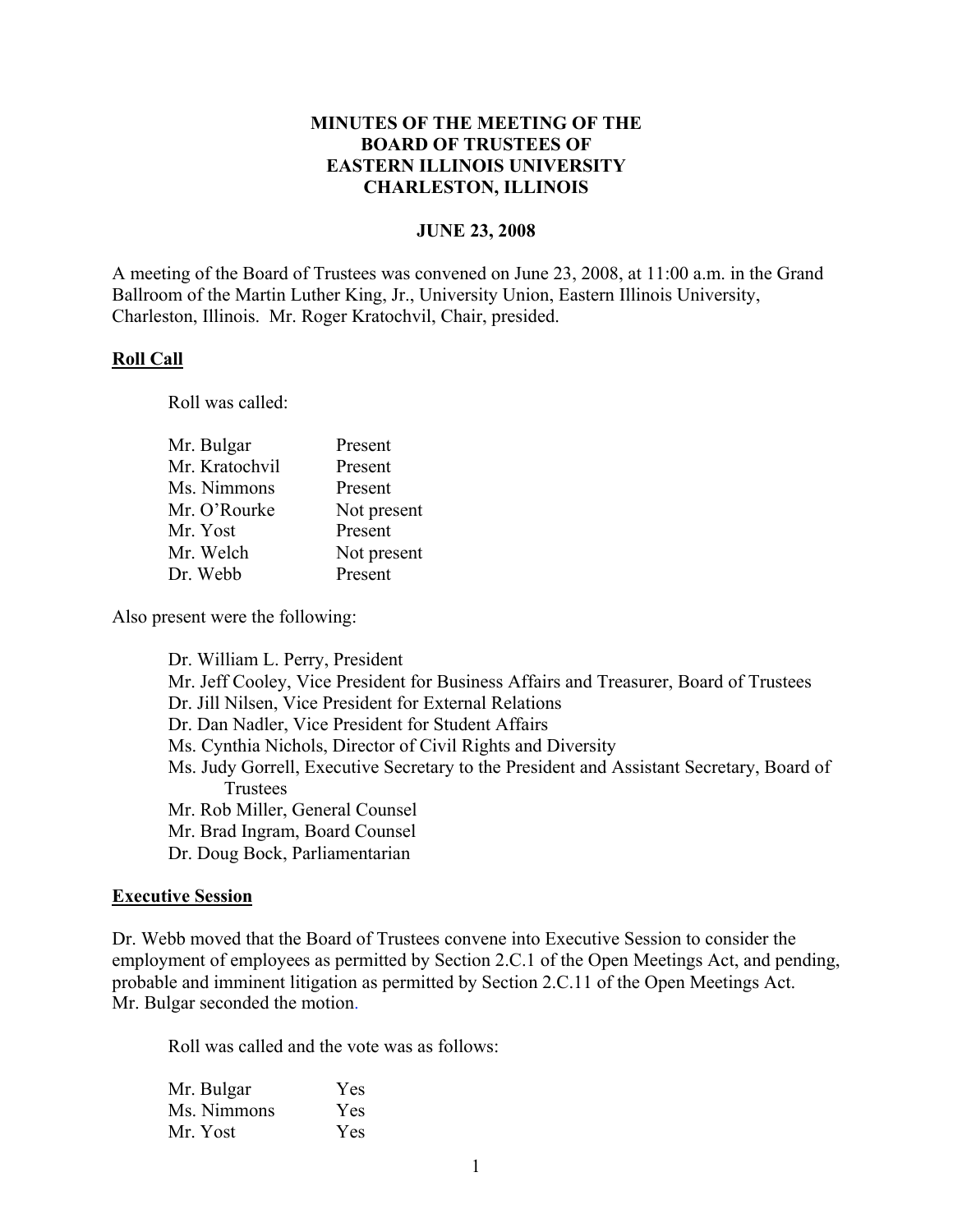Dr. Webb Yes Mr. Kratochvil Yes

Motion carried.

Mr. Bulgar moved to return to Open Session. Dr. Webb seconded the motion.

Roll was called and the vote was as follows:

| Mr. Bulgar     | <b>Yes</b> |
|----------------|------------|
| Ms. Nimmons    | Yes        |
| Mr. Yost       | <b>Yes</b> |
| Dr. Webb       | <b>Yes</b> |
| Mr. Kratochvil | Yes.       |

Motion carried.

The meeting was reconvened at 1:00 p.m.

#### **Action Items**

1. Mr. Yost moved to approve the minutes of the Board Meeting on April 21, 2008. Mr. Bulgar seconded the motion.

Roll was called and the vote was as follows:

| Mr. Bulgar     | Yes |
|----------------|-----|
| Ms. Nimmons    | Yes |
| Mr. Yost       | Yes |
| Dr. Webb       | Yes |
| Mr. Kratochvil | Yes |

Motion carried.

2. Ms. Nimmons moved to approve the University's FY2009 Budget. Mr. Bulgar seconded the motion.

Roll was called and the vote was as follows:

| Mr. Bulgar     | Yes |
|----------------|-----|
| Ms. Nimmons    | Yes |
| Mr. Yost       | Yes |
| Dr. Webb       | Yes |
| Mr. Kratochvil | Yes |

Motion carried.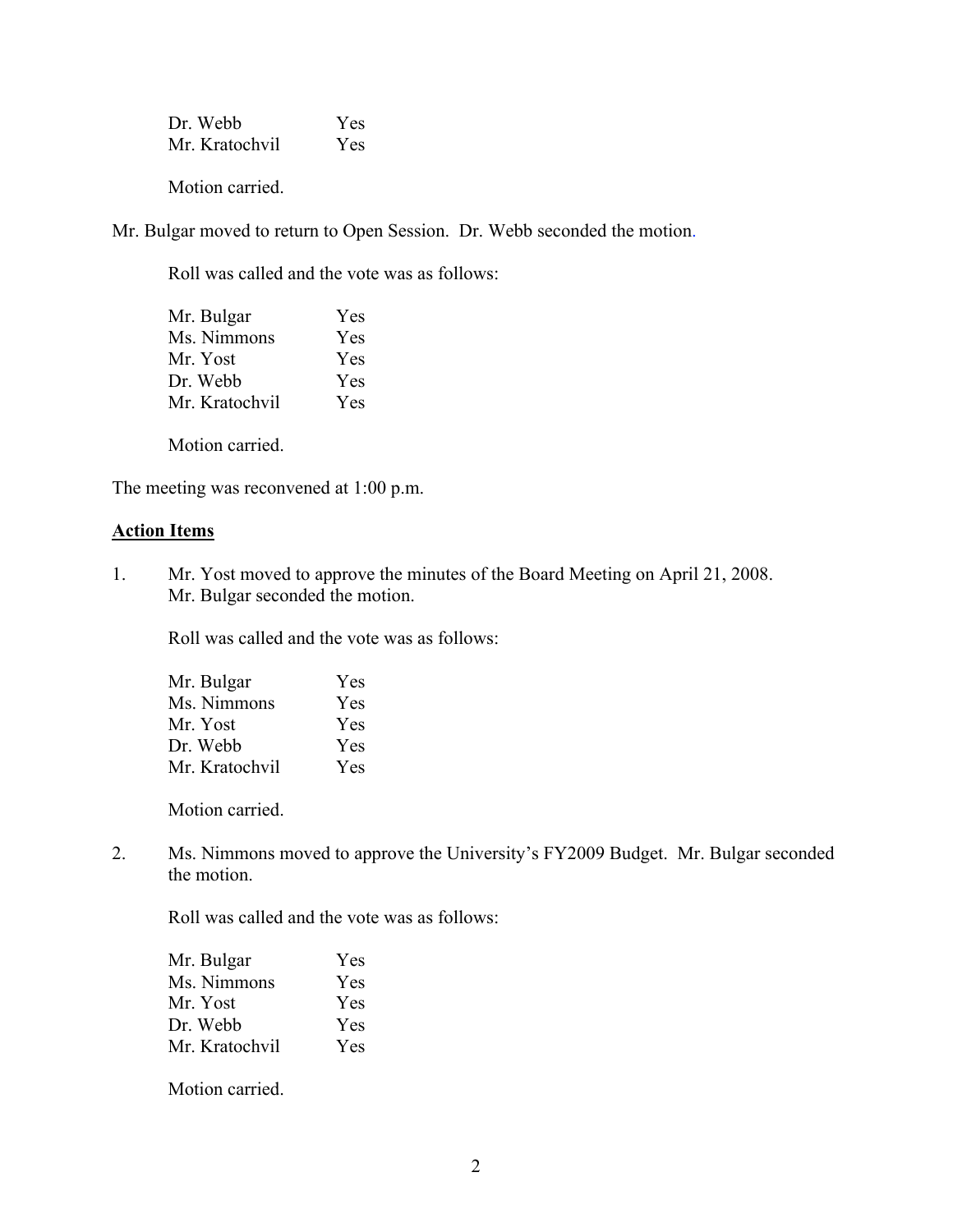3. Dr. Webb moved to approve the University's FY2010 Appropriated and Income Funds budget request. Ms. Nimmons seconded the motion.

Roll was called and the vote was as follows:

| Mr. Bulgar     | Yes |
|----------------|-----|
| Ms. Nimmons    | Yes |
| Mr. Yost       | Yes |
| Dr. Webb       | Yes |
| Mr. Kratochvil | Yes |

Motion carried.

4. Ms. Nimmons moved to approve the adjustments to non-indentured reserves. Approval is requested in order to retain working capital allowances and adequate funds for repair/replacement of equipment and/or relevant facilities, and in accordance with Section V.G.5 of the Board of Trustees Regulations and Sections IV.A.1 and IV.C.2 of the University Guidelines 1982, Board approval is requested to increase reserves as follows: Student Fee Programs/Services \$350,000; Student/Staff Programs/Services \$4,000; Educational Services \$5,000. Mr. Bulgar seconded the motion.

Roll was called and the vote was as follows:

| Yes |
|-----|
| Yes |
| Yes |
| Yes |
| Yes |
|     |

Motion carried.

5. Mr. Yost moved to approve Eastern's group health care contribution in the amount of \$1,713,300.00, to be paid in four equal installments of \$428,325.00. The recommended vendor is Central Management Services – Sole Source (per Section 526.2025 of the Higher Education Procurement Rules). Mr. Bulgar seconded the motion.

Roll was called and the vote was as follows:

| Mr. Bulgar     | <b>Yes</b> |
|----------------|------------|
| Ms. Nimmons    | Yes        |
| Mr. Yost       | Yes        |
| Dr. Webb       | Yes        |
| Mr. Kratochvil | <b>Yes</b> |

Motion carried.

6. Ms. Nimmons moved to approve the contract for the delivery of up to sixteen thousand tons of low-sulfur coal, freeze conditioning treatment and the back hauling of coal waste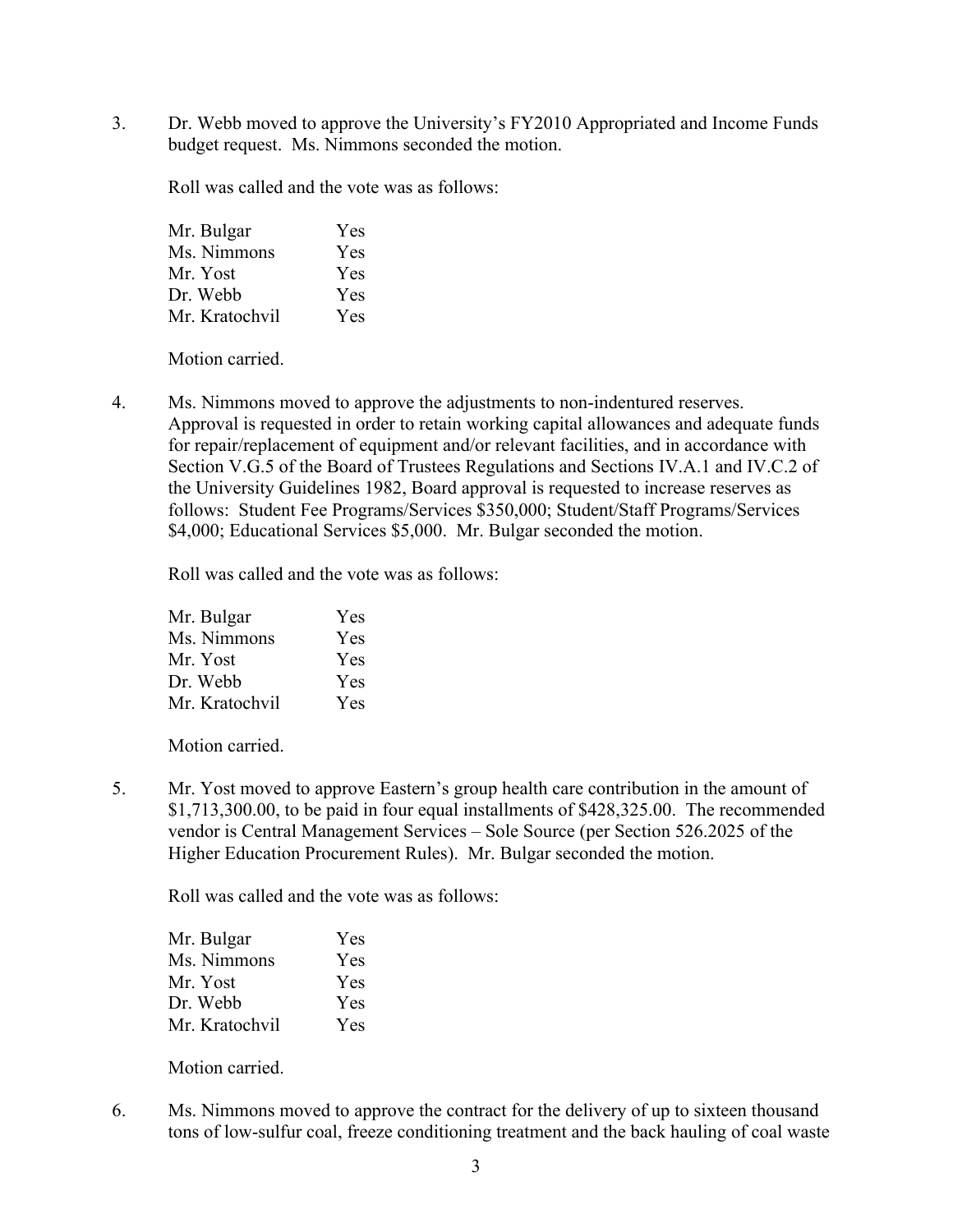for the period July 1, 2008 through June 30, 2009, at a cost not to exceed \$1,500,000.00. The recommended vendor for this contract is Coalsales, LLC of Evansville, Indiana. Mr. Yost seconded the motion.

Roll was called and the vote was as follows:

| Mr. Bulgar     | Yes |
|----------------|-----|
| Ms. Nimmons    | Yes |
| Mr. Yost       | Yes |
| Dr. Webb       | Yes |
| Mr. Kratochvil | Yes |

Motion carried.

7. Mr. Bulgar moved to approve the contract for the University's annual supply of chemicals used to process water in the heating and cooling systems at a cost not to exceed \$600,000.00. This contract would be for the two-year period July 1, 2008 through June 30, 2010.

The contract includes provisions that allow the University to renew the contract at its option for three additional two-year periods. Under terms of the agreement, chemical price increases would be limited to five percent at each option period. The recommended vendor for this contract is United Laboratories of St. Charles, Illinois. Ms. Nimmons seconded the motion.

Roll was called and the vote was as follows:

| Mr. Bulgar     | Yes |
|----------------|-----|
| Ms. Nimmons    | Yes |
| Mr. Yost       | Yes |
| Dr. Webb       | Yes |
| Mr. Kratochvil | Yes |

Motion carried.

8. Mr. Yost moved to approve the contract for design services for the new Textbook Rental facility. The total cost of this contract would be \$332,750.00, including \$30,250.00 contingency. The recommended vendor is BLDD Architects of Champaign, Illinois. Mr. Bulgar seconded the motion.

Roll was called and the vote was as follows:

| Mr. Bulgar     | Yes        |
|----------------|------------|
| Ms. Nimmons    | <b>Yes</b> |
| Mr. Yost       | <b>Yes</b> |
| Dr. Webb       | <b>Yes</b> |
| Mr. Kratochvil | <b>Yes</b> |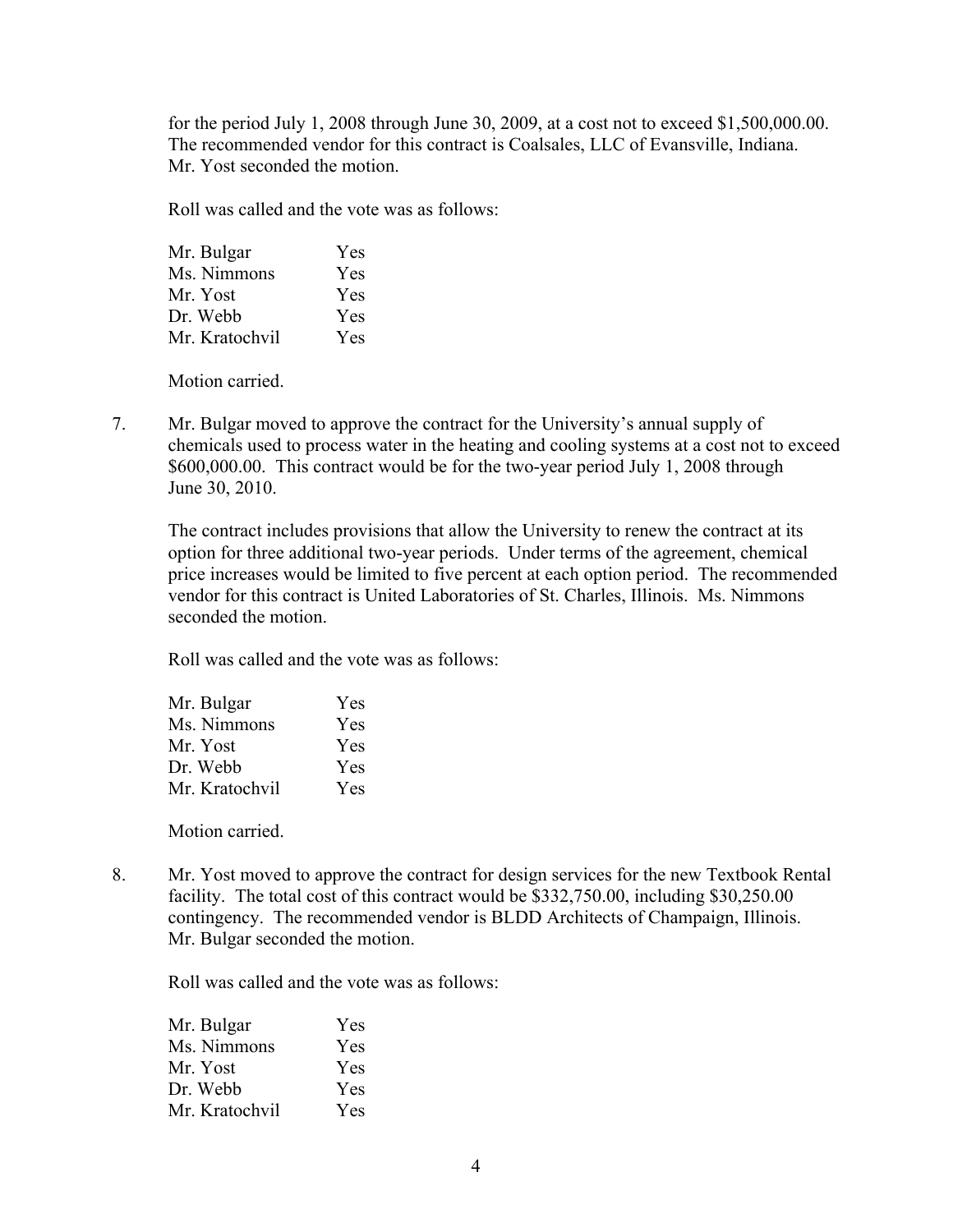Motion carried.

9. Mr. Bulgar moved to approve the Energy Conservation Project, Phase III. Under terms of this agreement, Honeywell International, Inc. will perform a campus-wide investment grade energy audit to identify energy conservation projects and the equipment and resources necessary for installation. The recommended vendor is Honeywell International, Inc., Arlington Heights, IL at a cost not to exceed \$600,000.00.

At the conclusion of the energy audit, the University expects to enter into an energy service agreement with Honeywell International, Inc. for the construction and implementation of the energy conservation measures identified. The project will be designed to be self-funded over a period not to exceed 20 years. Under terms of the energy services agreement, and in accordance with Illinois law, Honeywell International, Inc. will guarantee that Eastern will attain annual energy or operational cost savings equal to or greater than the annual cost of financing the project. Annual energy savings of less than the guaranteed amount will be supplemented by Honeywell International, Inc. and used to repay amounts financed. Dr. Webb seconded the motion.

Roll was called and the vote was as follows:

| Mr. Bulgar     | Yes        |
|----------------|------------|
| Ms. Nimmons    | Yes        |
| Mr. Yost       | Yes        |
| Dr. Webb       | Yes        |
| Mr. Kratochvil | <b>Yes</b> |

Motion carried.

10. Mr. Yost moved to approve a contract for design services for the Student Success Center. This contract includes all labor and materials to install the foundation, structural steel framing systems, elevated concrete floor slabs, metal roof, decking, stair and elevator enclosures, and storm drainage for a  $6,188$  square foot addition to  $9<sup>th</sup>$  Street Hall. The cost of this contract is \$428,981.00, including \$38,998.00 for contingencies. Funds for this project are being provided by a \$1.8 million Title III grant Eastern received from the Department of Education in 2006. The recommended vendor is Christy-Foltz, Inc. of Decatur, Illinois. Mr. Bulgar seconded the motion.

Roll was called and the vote was as follows:

| Mr. Bulgar     | Yes |
|----------------|-----|
| Ms. Nimmons    | Yes |
| Mr. Yost       | Yes |
| Dr. Webb       | Yes |
| Mr. Kratochvil | Yes |

Motion carried.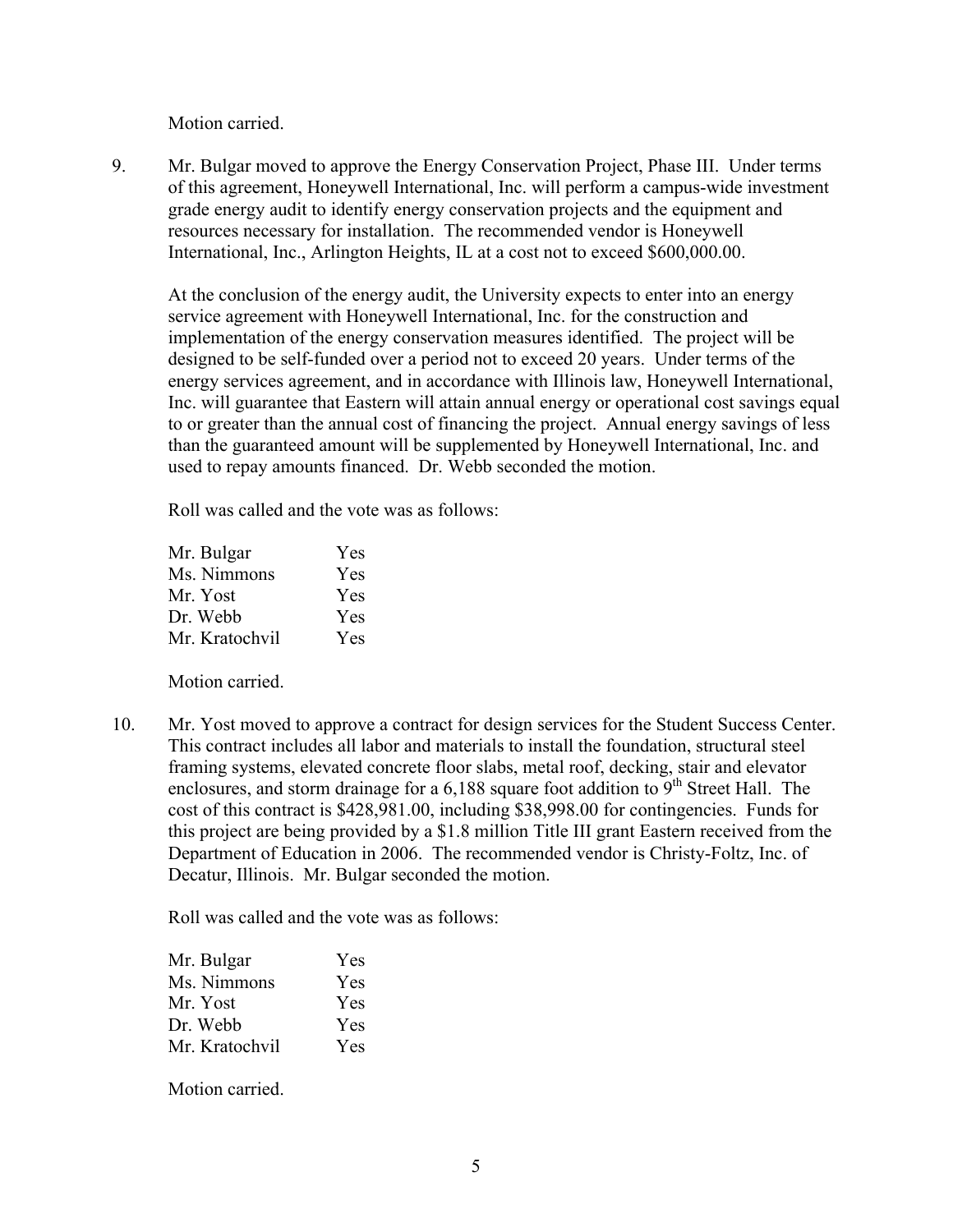11. Mr. Bulgar moved to approve a contract for masonry restoration services. The contract includes all labor and materials to restore the exterior brick and stone masonry on Klehm Hall, the Life Science and Life Science Annex buildings, Coleman Hall, and Lumpkin Hall. The total cost of this contract is \$288,105.00, including \$26,191.00 for contingencies. The recommended vendor is Masons Masonry Restoration, Inc. of Brownstown, Illinois. Ms. Nimmons seconded the motion.

Roll was called and the vote was as follows:

| Mr. Bulgar     | Yes |
|----------------|-----|
| Ms. Nimmons    | Yes |
| Mr. Yost       | Yes |
| Dr. Webb       | Yes |
| Mr. Kratochvil | Yes |

Motion carried.

12. Ms. Nimmons moved to approve an increase in the Student Recreation Center fee from \$69.50 to \$72.00, an increase of \$2.50. The proposed fee will be used to address increases in maintaining the facility including fuel, wages, supplies, and utilities. Mr. Bulgar seconded the motion.

Roll was called and the vote was as follows:

| Mr. Bulgar     | Yes |
|----------------|-----|
| Ms. Nimmons    | Yes |
| Mr. Yost       | Yes |
| Dr. Webb       | Yes |
| Mr. Kratochvil | Yes |

Motion carried.

13. Mr. Yost moved to approve the recommendation that Dr. Perry be authorized to offer three year contracts to the following individuals:

> 1. Dr. Blair M. Lord, Provost and Vice President for Academic Affairs effective August 1, 2008 through July 31, 2011. 2. Dr. Jill F. Nilsen, Vice President for External Relations effective August 1, 2008 through July 31, 2011. 3. Dr. Daniel Nadler, Vice President for Student Affairs effective September 16, 2008 through September 15, 2011.

Mr. Bulgar seconded the motion.

Roll was called and the vote was as follows:

Mr. Bulgar Yes Ms. Nimmons Yes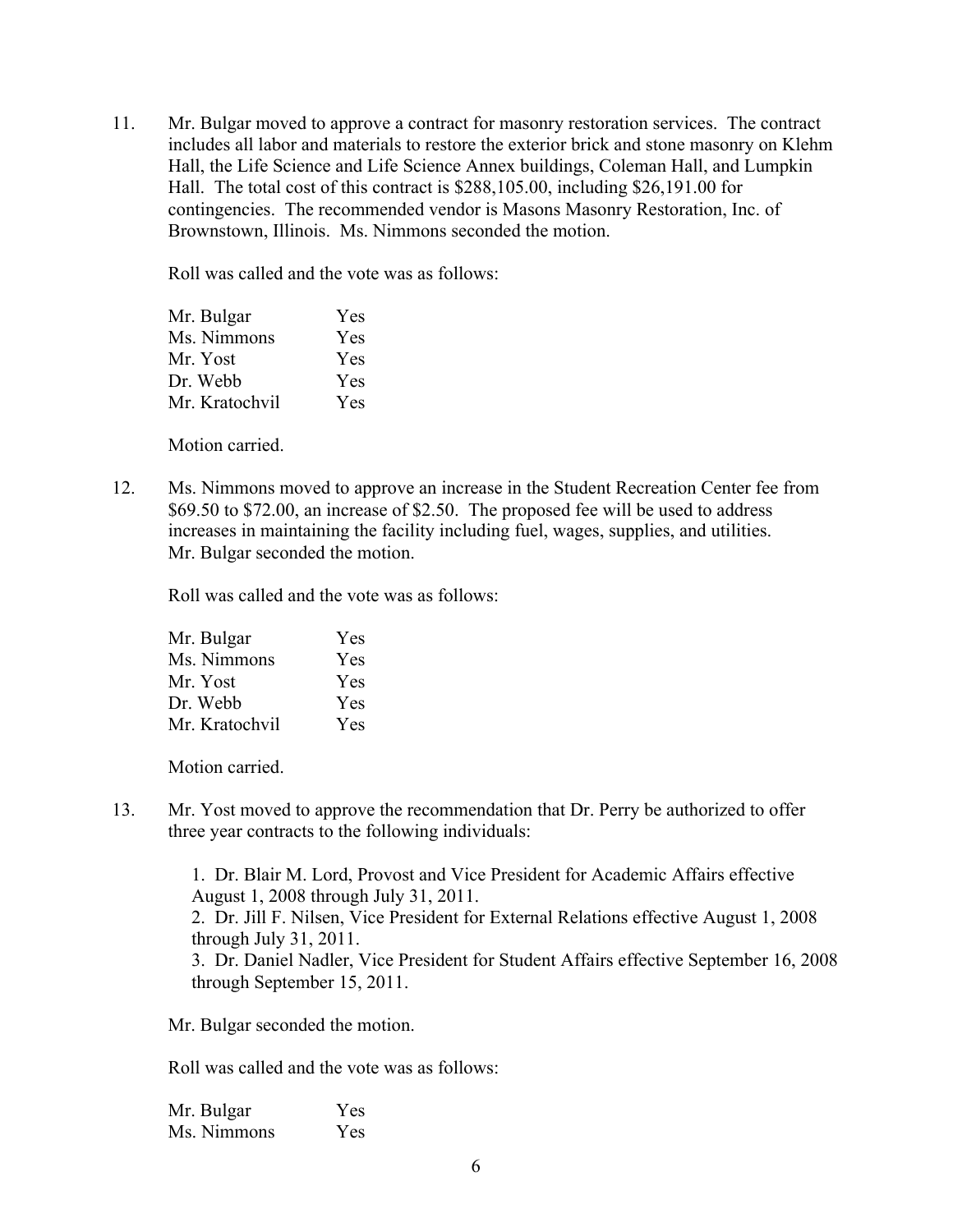Mr. Yost Yes Dr. Webb Yes Mr. Kratochvil Yes

Motion carried.

14. Ms. Nimmons moved to waive the regulation that requires the Board of Trustees to approve employment of a relative of the President, in reference to Linda Perry if she should be offered a contract as non-tenure track faculty member. Mr. Yost seconded the motion.

Roll was called and the vote was as follows:

| Mr. Bulgar     | Yes |
|----------------|-----|
| Ms. Nimmons    | Yes |
| Mr. Yost       | Yes |
| Dr. Webb       | Yes |
| Mr. Kratochvil | Yes |

Motion carried.

15. Ms. Nimmons moved to approve a revision to Section 10.a. of the Master Contract between the Board of Trustees of Eastern Illinois University and the Eastern Illinois University Alumni Association, Inc. The revision will allow the University to occupy and use the Alumni Association's property located at 1544 Fourth Street through June 30, 2010. During this time, the University would be allowed to use this space for offices of the Dean of the College of Humanities, Office of Alumni Services, their support staff, and any other purposes the parties may agree to. Mr. Bulgar seconded the motion.

Roll was called and the vote was as follows:

| Mr. Bulgar     | Yes |
|----------------|-----|
| Ms. Nimmons    | Yes |
| Mr. Yost       | Yes |
| Dr. Webb       | Yes |
| Mr. Kratochvil | Yes |

Motion carried.

16. Mr. Yost moved to approve the naming of the swimming pool in the Lantz Athletic Complex, the Ray Padovan Pool in honor of Coach Padovan's long tenure and service to the student athletes of Eastern Illinois University. Mr. Bulgar seconded the motion.

Roll was called and the vote was as follows:

| Mr. Bulgar  | Yes |
|-------------|-----|
| Ms. Nimmons | Yes |
| Mr. Yost    | Yes |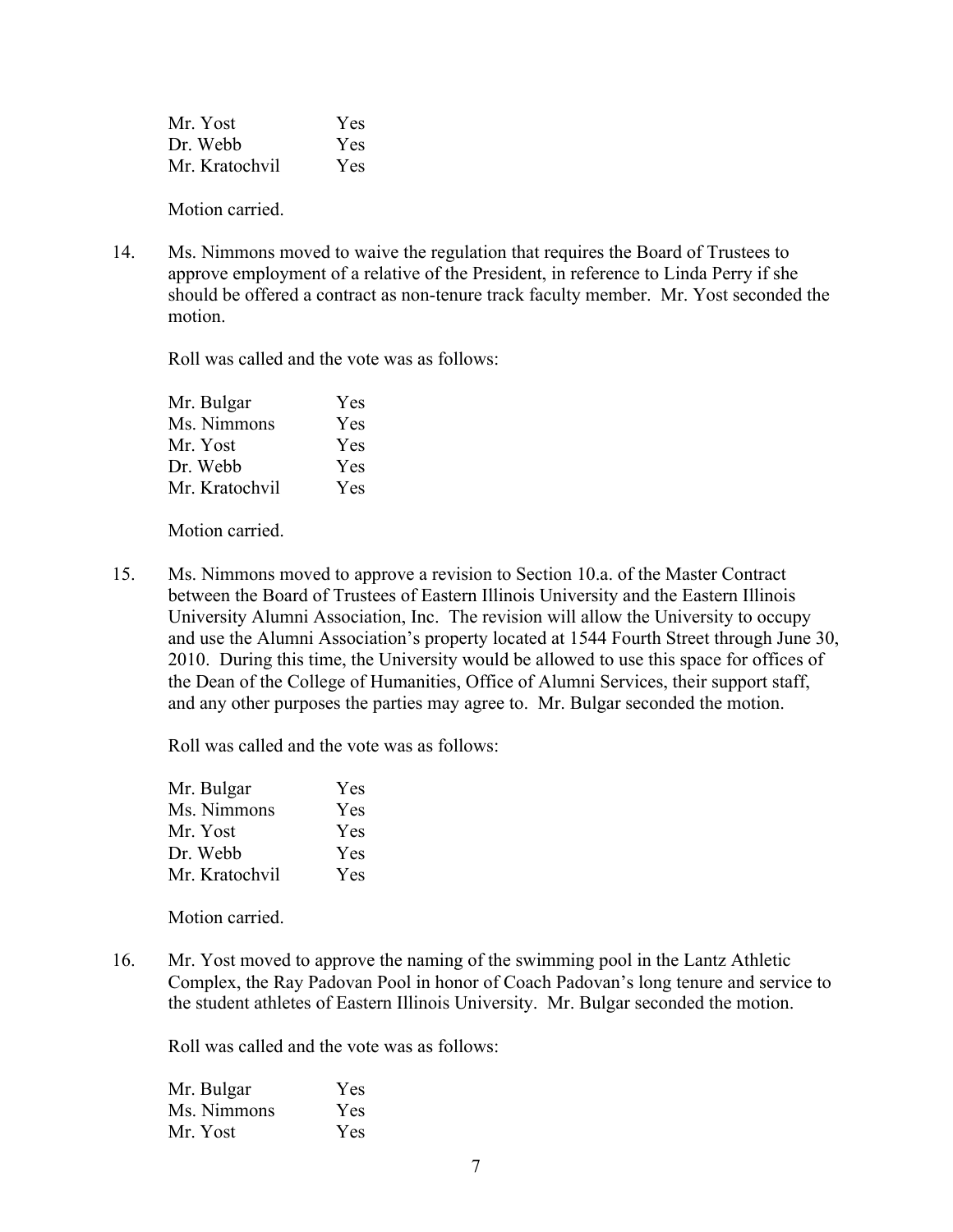Dr. Webb Yes Mr. Kratochvil Yes

Motion carried.

17. Ms. Nimmons moved to adopt the resolutions presented to Dr. Robert D. Webb, Mr. Levi Bulgar, and a letter of thanks for Dr. Doug Bock.

# **Commendation Presented to Robert D. Webb**

WHEREAS, Dr. Robert D. Webb has devoted his career to education in Illinois, from his days as a teacher and administrator at the K-12 level through his tenure as a vice president and ultimately president of Lake Land College; and

WHEREAS, Dr. Webb is a great ambassador to the community through his service in numerous professional and community organizations, including the Mattoon and Shelbyville Rotary clubs, the Council of Illinois Community College Presidents and the Mattoon Chamber of Commerce; and

WHEREAS, Dr. Webb has been of incalculable assistance to Eastern Illinois University since his appointment to its Board of Trustees in April 2004, including leading the university-wide search committee that chose Dr. William L. Perry to serve as the institution's tenth sitting president; and

WHEREAS, Dr. Webb's extensive service to the Board has included guiding the Board as its chairman from April 2007 to April 2008, a period that included such campus milestones as the launch of the new nursing program; the establishment of the Edgar Speaker Series by alumni Jim and Brenda Edgar; the dedication of the Illinois Teacher of the Year Hall of Fame at EIU; the hiring of new athletic director Barbara Burke; and the realization of a \$7.5 million fundraising goal for the New and Emerging Artists Series, which will be among the new Doudna Fine Arts Center's offerings;

NOW, THEREFORE, BE IT RESOLVED THAT the members of the Eastern Illinois University Board of Trustees, along with the University's administration, faculty and staff, do hereby express their utmost gratitude to Dr. Robert D. Webb for his dedicated service to education, Eastern Illinois University, and the people of Illinois, and do hereby thank him for his past, present and future service to Eastern Illinois University and the community at large.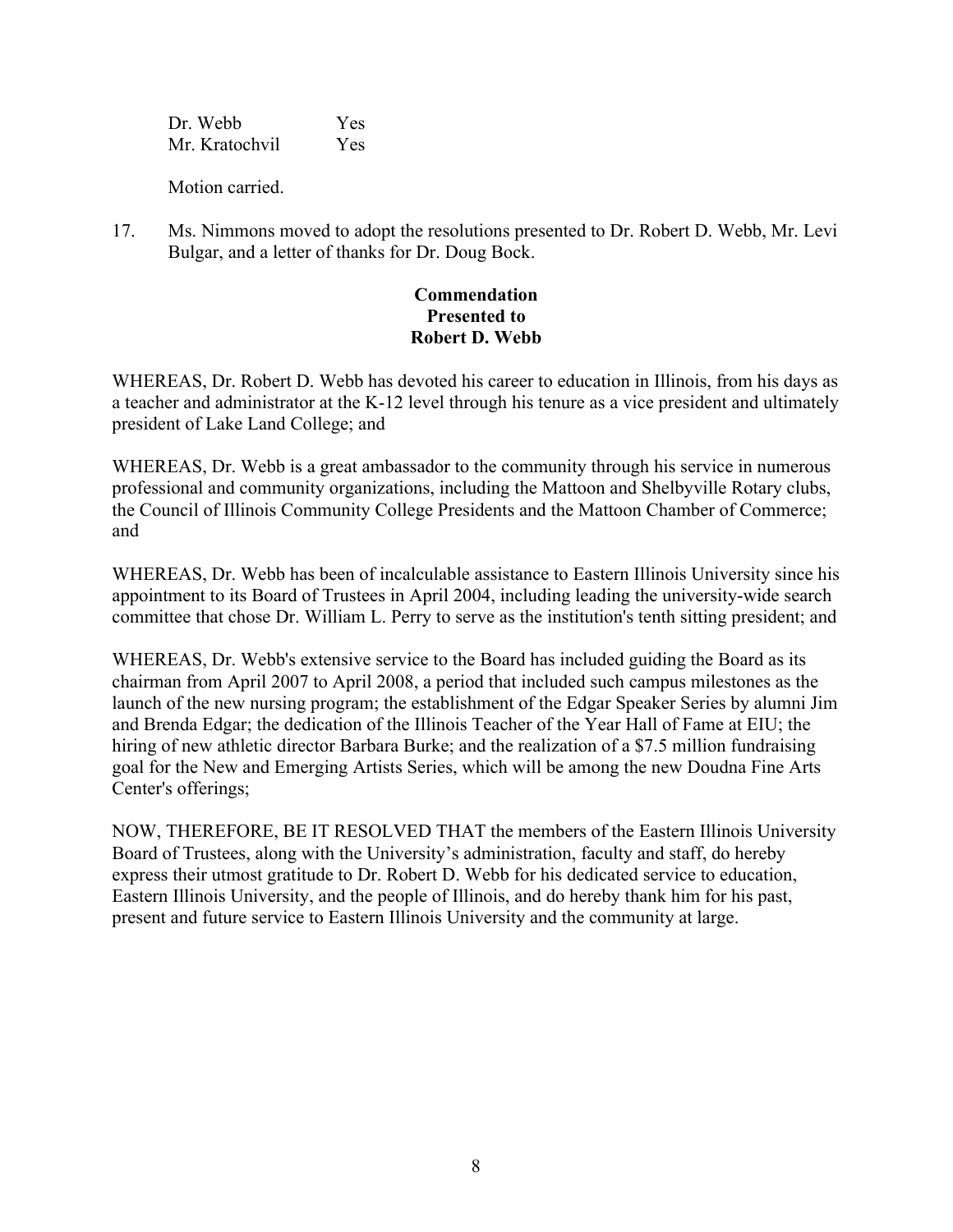## **Commendation Presented to Levi Bulgar**

WHEREAS, Levi Bulgar has devoted much of his time at Eastern Illinois University to representing his fellow students, first as vice president for business affairs and most recently as executive vice president of the student body, leading to his position on the Eastern Illinois University Board of Trustees; and

WHEREAS, Mr. Bulgar has admirably used his posts in student government to increase voter registration and student involvement; and

WHEREAS, Mr. Bulgar was a member of the athletic director search committee and has been involved with the Illinois Board of Higher Education's Student Advisory Committee, the Committee for University Planning and Budget (CUPB), Faculty Senate and the Interfraternity Council; and

WHEREAS, Mr. Bulgar's service has been validated by and rewarded with his election as 2008- 09 student body president;

NOW, THEREFORE, BE IT RESOLVED THAT the members of the Eastern Illinois University Board of Trustees, along with the University's administration, faculty and staff, do hereby express their utmost gratitude to Levi Bulgar for his dedicated service to higher education, Eastern Illinois University and his fellow students, and do hereby offer their thanks for his efforts and best wishes for continued success in his leadership endeavors.

Mr. Yost seconded the motion.

Roll was called and the vote was as follows:

| Yes        |
|------------|
| Yes        |
| Yes        |
| Yes        |
| <b>Yes</b> |
|            |

Motion carried.

## **Information Items**

## President's Report

At the request of Dr. Perry and Jeff Cooley, Steve Shrake gave an overview of projects currently in progress through Facilities Planning & Management. The projects include bathroom renovations, sprinkler system installations, and fire alarm system upgrades in several residence halls, repainting/recoating of the interior and exterior of the water tower, upgrades to the public areas of Pemberton Hall, continuing work on Doudna Fine Arts Center, as well as upcoming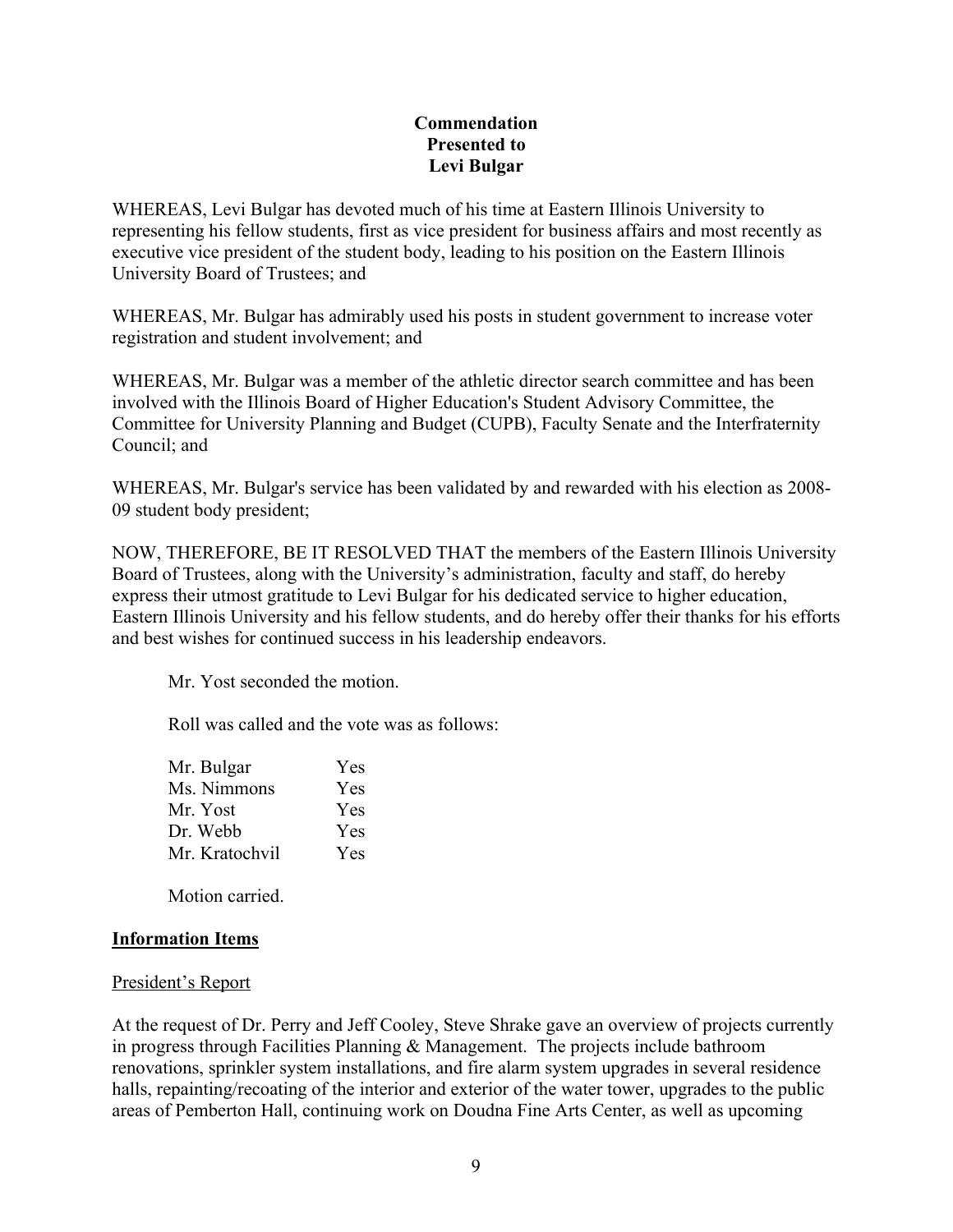projects such as the Student Success Center and the new Textbook Rental facility. Mr. Shrake also addressed questions regarding new signage on campus.

Jeff Cooley gave the Board an update on the University's Campus Master Plan, which was adopted in April of 1999, and consists of three phases. Phase one ended in June of 2004, and the fourth year of phase two will conclude at the end of June, 2008. Mr. Cooley suggested that the campus community become engaged in discussions of the future of the campus infrastructure, and possible revisions of the Master Plan to ensure that the infrastructure supports the academic and programmatic needs of the campus.

## Report from the Board Chair

Mr. Kratochvil reported that the Executive Planning Committee discussed the Board retreat that's been planned for August, the evaluation process for Dr. Perry, fundraising campaigns, and the IBHE Development of Public Agenda for Higher Education. Mr. Kratochvil also shared the new committee appointments, as follows: Executive Planning Committee – Mr. Kratochvil, Mr. O'Rourke, Mr. Welch, and Dr. Webb; Board Relations Committee – Ms. Nimmons (Chair) and Mr. Yost; Finance and Audit Committee – Mr. O'Rourke and Dr. Webb; Academic and Student Affairs Committee – Mr. Welch, Ms. Nimmons, and Mr. Bulgar; Board Regulations – Mr. Welch.

## Committee Reports

- Board Regulations No Report
- Board Relations Committee No Report
- Finance/Audit Committee No Report
- Academic and Student Affairs Committee No Report

# Reports from Constituencies

- Student Government

Mr. Bulgar reported that members of Student Government have been working to institute the Summer Senate program. This program will help plan events such as First Night and Panther Palooza. Mr. Bulgar thanked the Board for their service and for their help in his year as Student Trustee, and introduced Mr. Eric Wilbur, who will be the next Executive Vice President and Student Trustee. Mr. Bulgar invited the Board to attend the Fourth Annual First Night Celebration on Sunday, August 24.

## Other Matters

None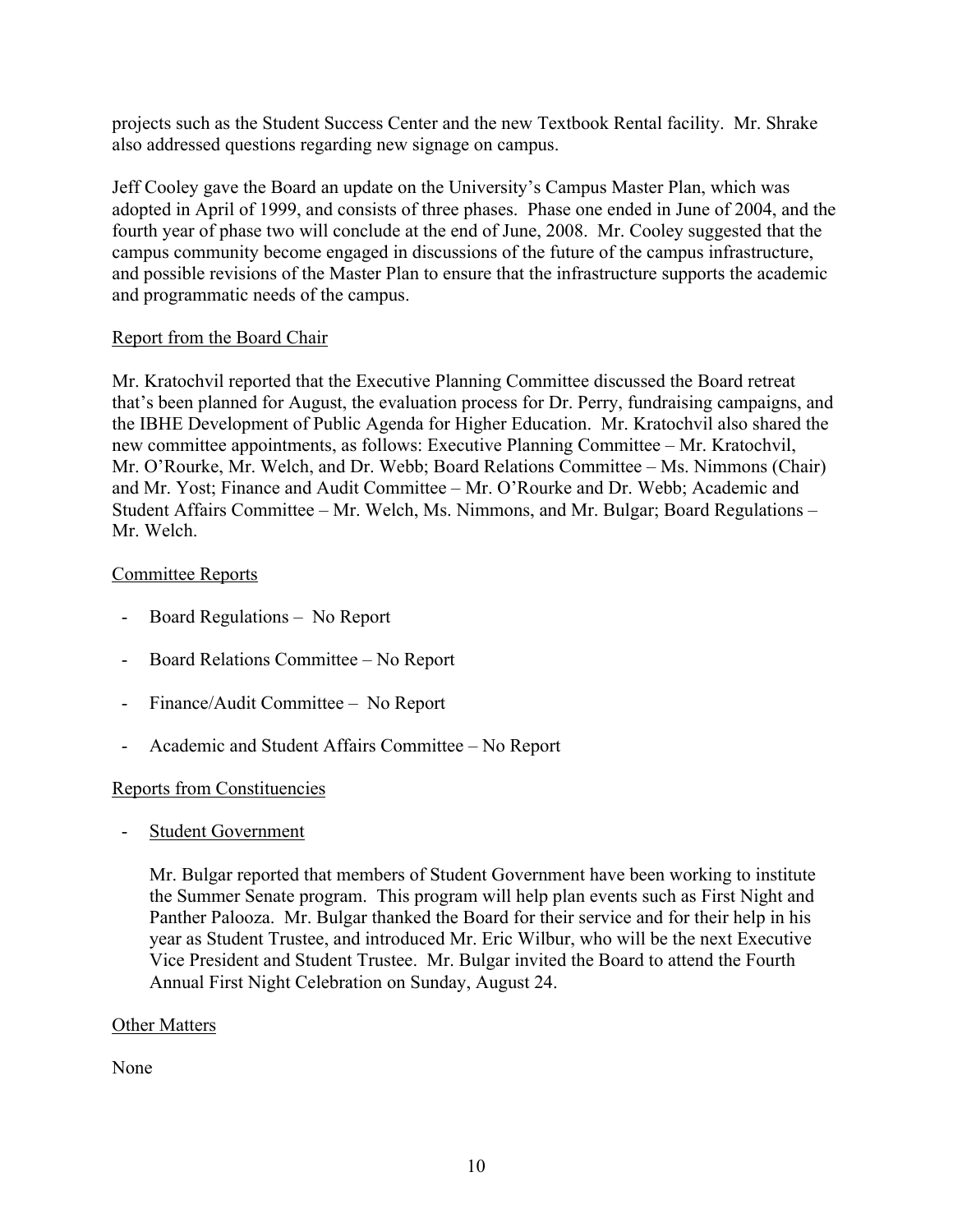# Summary of Purchases \$100,000 - \$249,999

| Vendor<br><b>KAM Services</b>         | Type of Purchase<br>Asbestos abatement services,<br>as needed, for various campus<br>projects                                             | <b>Bids</b>             | Amount<br>\$150,000<br>(not to exceed) |
|---------------------------------------|-------------------------------------------------------------------------------------------------------------------------------------------|-------------------------|----------------------------------------|
| <b>Correctional Industries</b>        | Residence hall furniture                                                                                                                  | $\overline{c}$          | 223,507                                |
| Lanman Oil                            | Annual supply of regular 10% ethanol-<br>blended unleaded gasoline                                                                        |                         | 240,000<br>(not to exceed)             |
| The AME Group                         | Service agreement for computer<br>installation, maintenance,<br>trouble-shooting, etc.                                                    | 1                       | 138,684                                |
| <b>Wenger Corporation</b>             | Stage seating and portable seating<br>platform for Doudna Fine Arts Ctr.                                                                  | 3                       | 117,535                                |
| <b>MBM</b> Corporation                | Food and non-food items for use in<br>the Chik-Fil-A restaurant                                                                           | 3                       | 120,000<br>(not to exceed)             |
| Ne-Co Asphalt                         | Parking lot maintenance                                                                                                                   | $\overline{4}$          | 191,700                                |
| Stanley Consultants, Inc.             | Consulting services to assist in the<br>analysis of the feasibility and economics<br>of energy conservation measures of<br>ESCo proposals | 5                       | 150,000<br>(not to exceed)             |
| Veolia ES Solid Waste<br>Midwest, LLC | Garbage collection and disposal                                                                                                           | 1                       | 150,000<br>(not to exceed)             |
| Continental Resources, Inc.           | Computer hardware-Sun StorageTek<br>blades and rack-ready expansion units                                                                 | $\overline{\mathbf{3}}$ | 169,633                                |

<sup>1</sup> Renewal of an existing agreement.

 $2^{\circ}$  Sole source – Purchase from another State entity.

 $3$  Sole source – Contract with Chik-Fil-A requires EIU to purchase these items from MBM Corp.

<sup>4</sup> Original contract (approved 10/2/07) was for \$118,950. Contract has been increased by \$72,750, for a new total of \$191,700, to cover additional parking lot maintenance needs.

<sup>5</sup> Vendor selection made in accordance with the Quality Based Selection (QBS) Act.